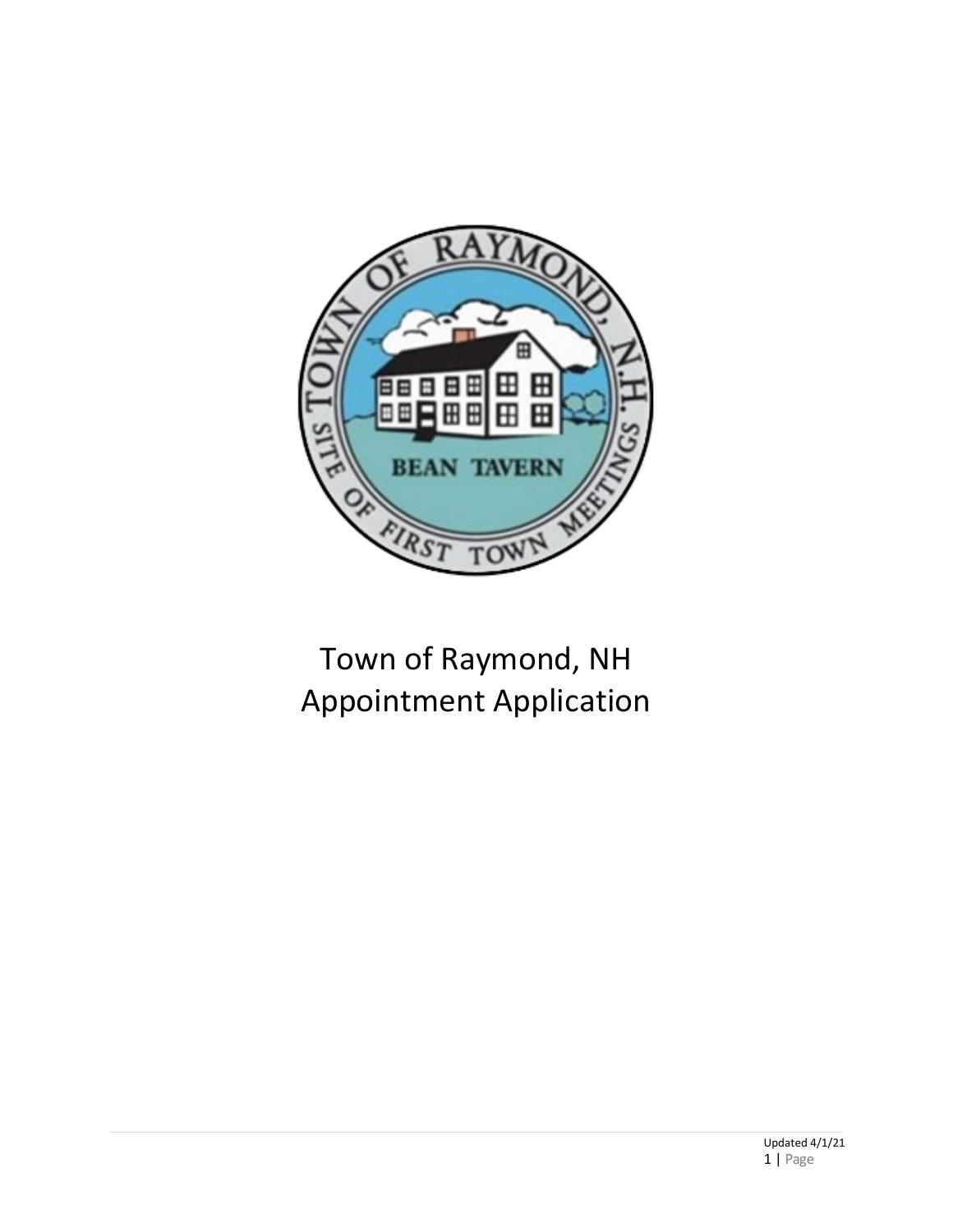- 1. What Appointment are you seeking?
- 2. Have you attended the required (3) meetings?  $Y \begin{bmatrix} | & | & N| \\ | & N \end{bmatrix}$  N/A
- 3. The Raymond Board of Selectmen have outlined the following expectations for members to be appointed to a Board:

## *Please check all boxes below*

- a) Show our residents respect, compassion and willing to fully hear their concerns without regard to who the individual is, past conflicts, close associations, affiliations.
- b) Work to foster credibility, impartiality, fairness and avoid level liabilities to the Town.
- c) Avoid at all times, any question of a perceived or actual conflict of interest involving you on an issue before the Board.
- d) Work to address any question of a perceived or actual conflict of interest involving another member on an issue before the Board.
- e) At all times, put the best interests of the Town and its residents above personal interests of yourself or others you know.
- f) Ensure you have enough flexibility with your personal and professional schedule to make the required meetings.
- g) Ensure you conduct the needed individual research and review of the subjects and documentation and come to these meetings fully prepared to discuss the scheduled agenda items.
- h) Handle conflict in a professional manner and avoid personal attacks on others or disruption of official Town business (to include social media outlets)
- i) Attend recommended training to enhance your knowledge in your area.
	- j) Show respect and work through your respective Chairperson to address issues.
	- k) Work through the Town Manager when seeking assistance from the Town Staff.